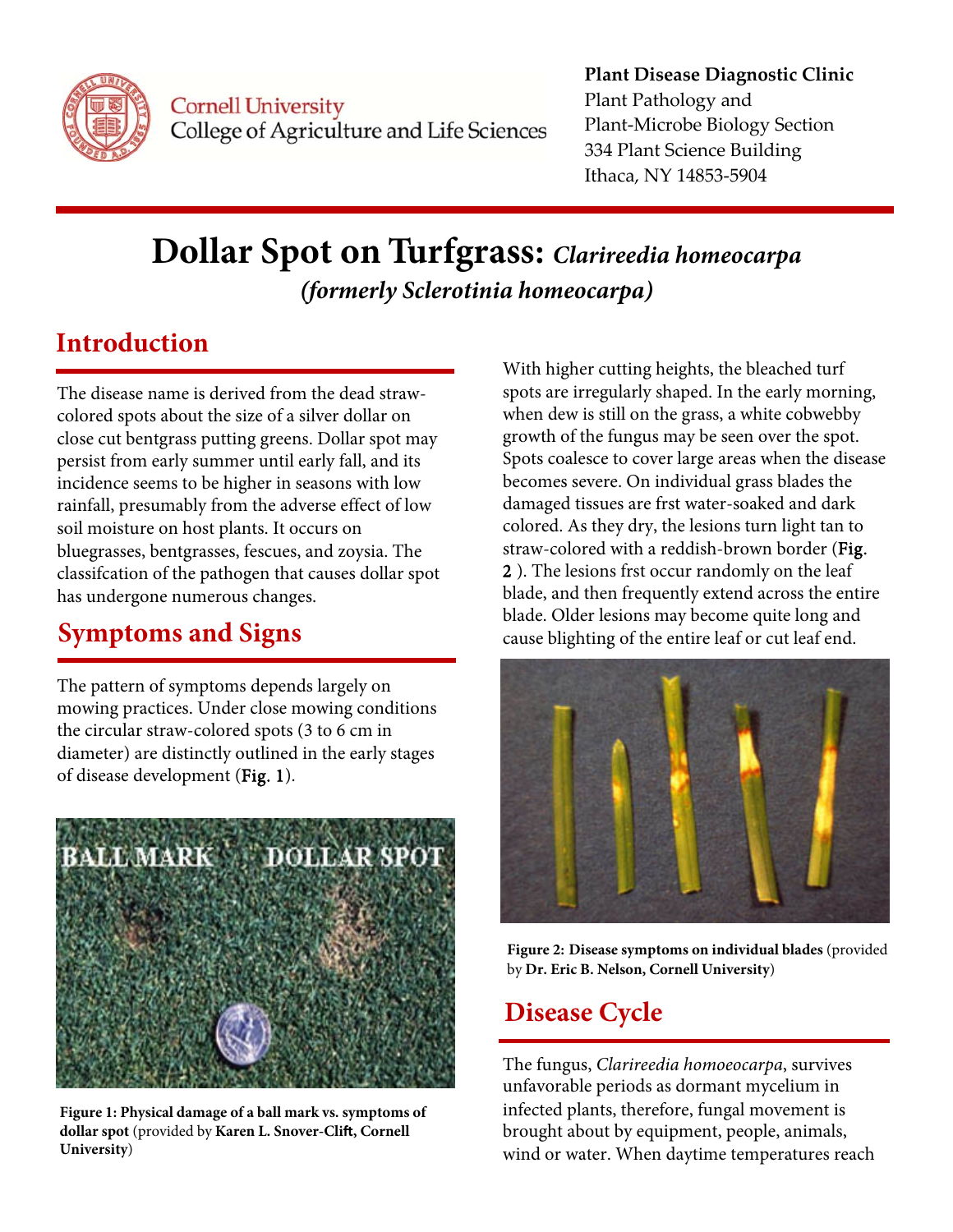16°C to 27°C (60° F to 80°F) , the dormant

mycelium resumes growth from the infected leaves to nearby healthy leaves, causing new infections.

If night-time conditions become cool and dry soon after infection has occurred, or if control measures are exercised quickly, infection may not progress beyond scattered leaf lesions. If the grass is growing rapidly, the problems may disappear after one or two mowings. If favorable weather persists after infection such as warm nights, with dew forming on leaves, and if control is not achieved, entire grass plants may be killed and typical "dollar spots" may appear on the turf.

## **Management Strategies**

Mow grasses at the recommended maximum height if possible. Try not to remove more than 1/3 of the leaf surface in any one mowing. Maintain adequate soil moisture, but avoid sprinkling in the late afternoon or evening. Do not overwater. The incidence of dollar spot is lower than on nitrogen-deficient turf. Adequate nitrogen fertilization in the late spring and summer may help prevent dollar spot, but excess applications may encourage other turf problems (e.g., brown patch, summer patch, and drought stress).



Dollar spot disease cycle. (provided by Dr. Eric B. Nelson, Cornell University)